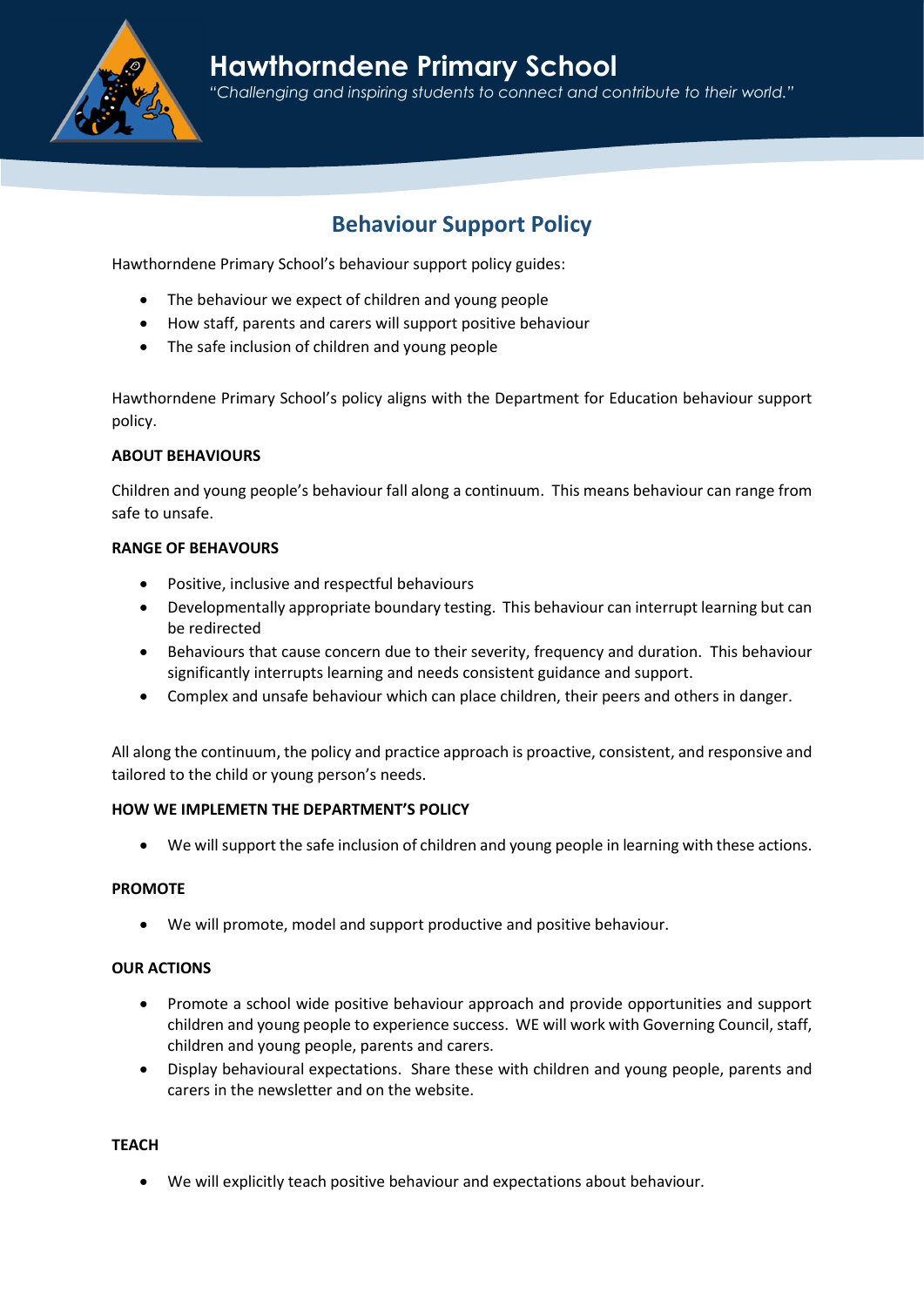## OUR ACTIONS

- Create predictable structures and routines in the learning environment. This guides children and young people how to positively participate in learning. Provide positive reinforcement for appropriate behaviours.
- Teach children and young people self-awareness, self-management, social awareness and social management, focusing on respect and care for self, others and property.

## INTERVENE

 We will intervene to prevent, reduce or redirect behaviours of concern. We will use methods that are the least exclusionary possible.

## OUR ACTIONS

 Staff use proactive strategies to co-regulate children and young people to prevent behaviours of concern.

## WORK WITH OTHERS

 We will work with children, their families, professionals and other key adults to understand the environmental, social and family context of a child or young person's behaviour. We will draw on these people to support positive behaviour change.

## OUR ACTIONS

- Value student perspectives. Seek their ideas when development behaviour supports.
- Engage children, young people and families to understand possible reasons for behaviour.
- Work collaboratively to coordinate, assess, plan, monitor and review behaviour interventions.

#### RESPOND

We will respond to behaviour visibly and fairly. Responses will help grow confidence and trust.

## OUR ACTIONS

- Investigate concerns about behavioural incidents. Understand the nature of the incident and the experience of the incident by those involved.
- Apply accepted and evidence-based behaviour response. Tailor to child or young people's circumstances. Take special measures for children with disability or additional needs, children in care and Aboriginal children,
- Document planned behaviour support response in Behaviour Support Plans, Safety and Risk Management Plans, and Safety and Support Plans if necessary.

#### REPAIR AND RESTORE RELATIONSHIPS

We will repair and restore relationships harmed by behaviours of concern.

## OUR ACTIONS

• Implement restorative approaches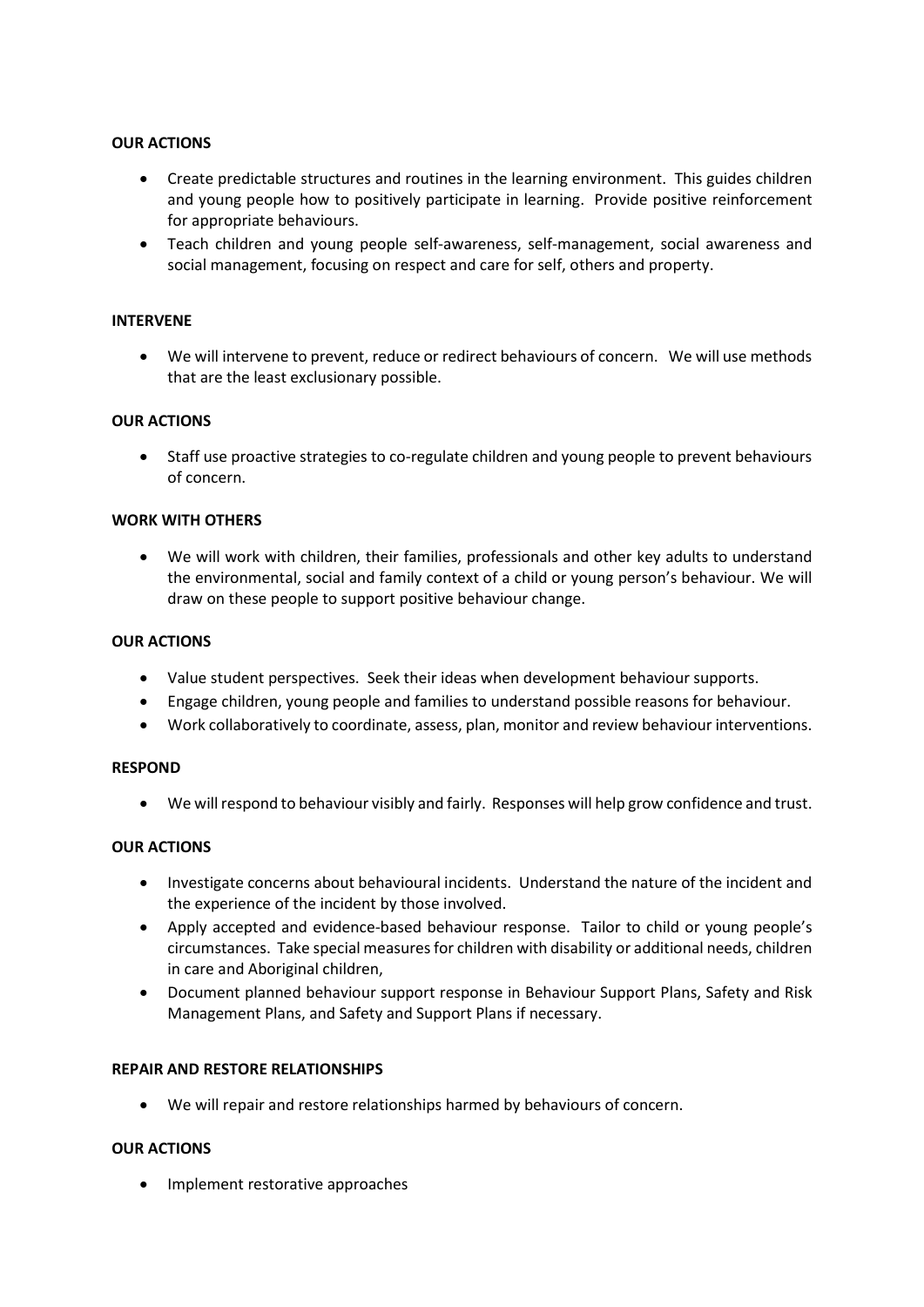## CREATE SAFETY AND WELLBEING

We will create safety and wellbeing for people involved in behaviour incidents.\

## OUR ACTIONS

 Provide strategies to reduce the risk of harm to children, young people and staff following behavioural incidents.

## BEHAVIOURS ON CONCERN

## Behaviours of concern:

- Are challenging, complex or unsafe behaviours
- Are more serious, happen more often or last a long time
- Significantly interrupt learning for the child or others
- Could put the child or others in danger
- Need consistent guidance and support

## Behaviours that disrupt learning or safety will always receive a response that considers:

- The needs of the child or young person with behaviours of concern
- Other people's rights to learning and safety

## HOW WE RESPOND TO BEHAVOURS OF CONCERN

At Hawthorndene Primary School we use specific responses to behaviour of concern.

## EDUCATOR RESPONSES

- Provide quality differentiated teaching practice. This is a way to meet each child and young person's learning styles and needs. For example, the teacher plans ahead to clearly teach values and safe and inclusive behaviours.
- Create plans that support positive behaviour change. Partner with parents, carers and others to do this.
- Provide time and space for students to self-regulate with appropriate support and supervision. This might include sitting quietly, talking quietly, doing calming activities (for example, breathing and yoga) or physical activity (for example, running, shooting hoops or bouncing ball).
- Interrupt behaviours of concern. Name and describe behaviours to help students understand what they are doing that is problematic. Redirect students to the preferred behaviour. Support students to develop and practice the skills required to maintain the preferred behaviour.

## LEADER RESPONSES

- Monitor behaviour. Act on any reports about behaviour of concern. This includes incidents that happen out of hours or off-site that impact relationships at Hawthorndene Primary School.
- Consider the use of suspension and exclusion from school to support safety. This is after we consider all other options to reduce danger.